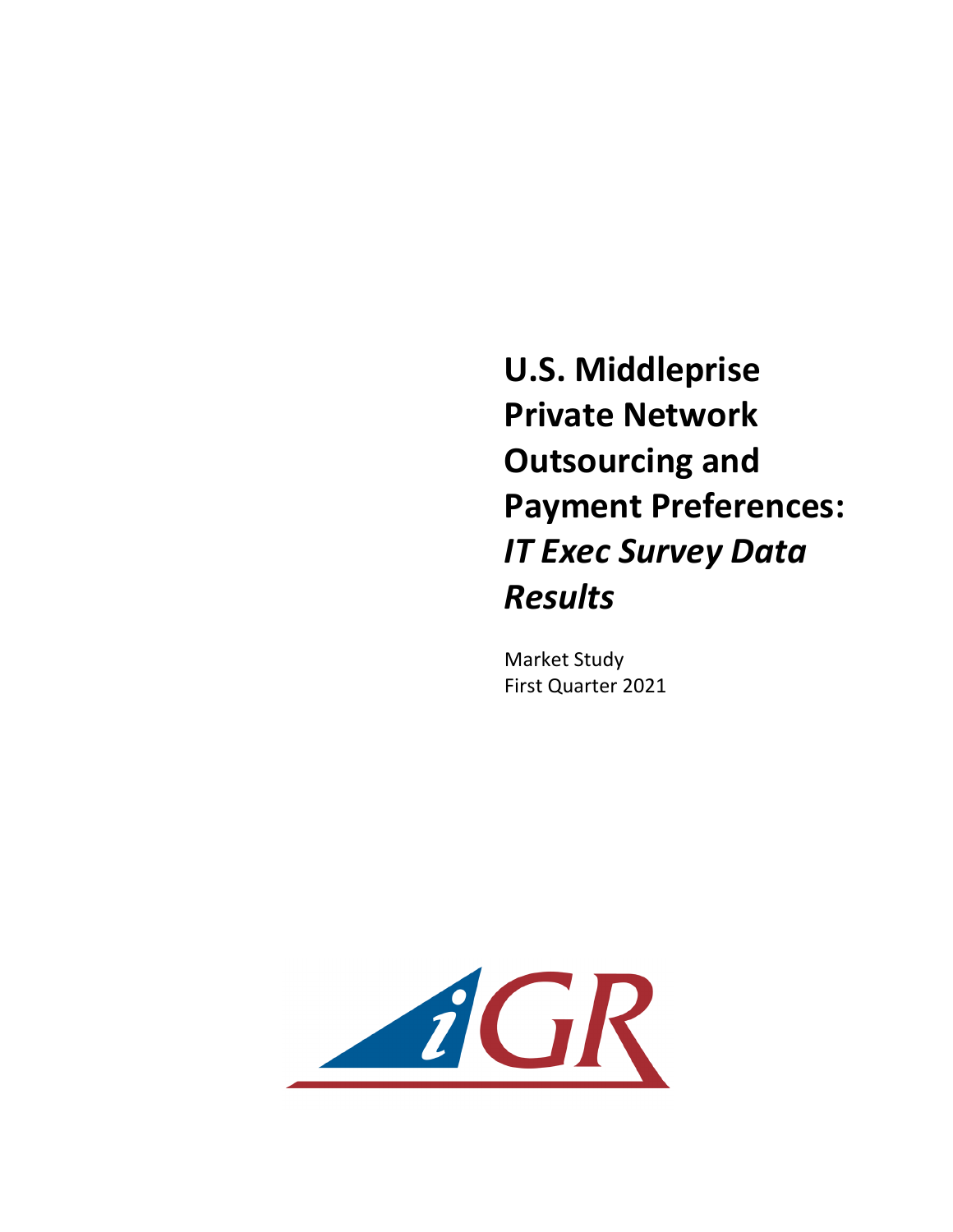$\mathbf{Z}$ 

## **U.S. Middleprise Private Network Outsourcing and Payment Preferences: IT Exec** *Survey Data Results*

**Market Study** 

Published First Quarter 2021 Version 1.0 Report Number: 01Q2021-06

*iG*R 12400 W. Hwy 71 Suite 350 PMB 341 Austin TX 78738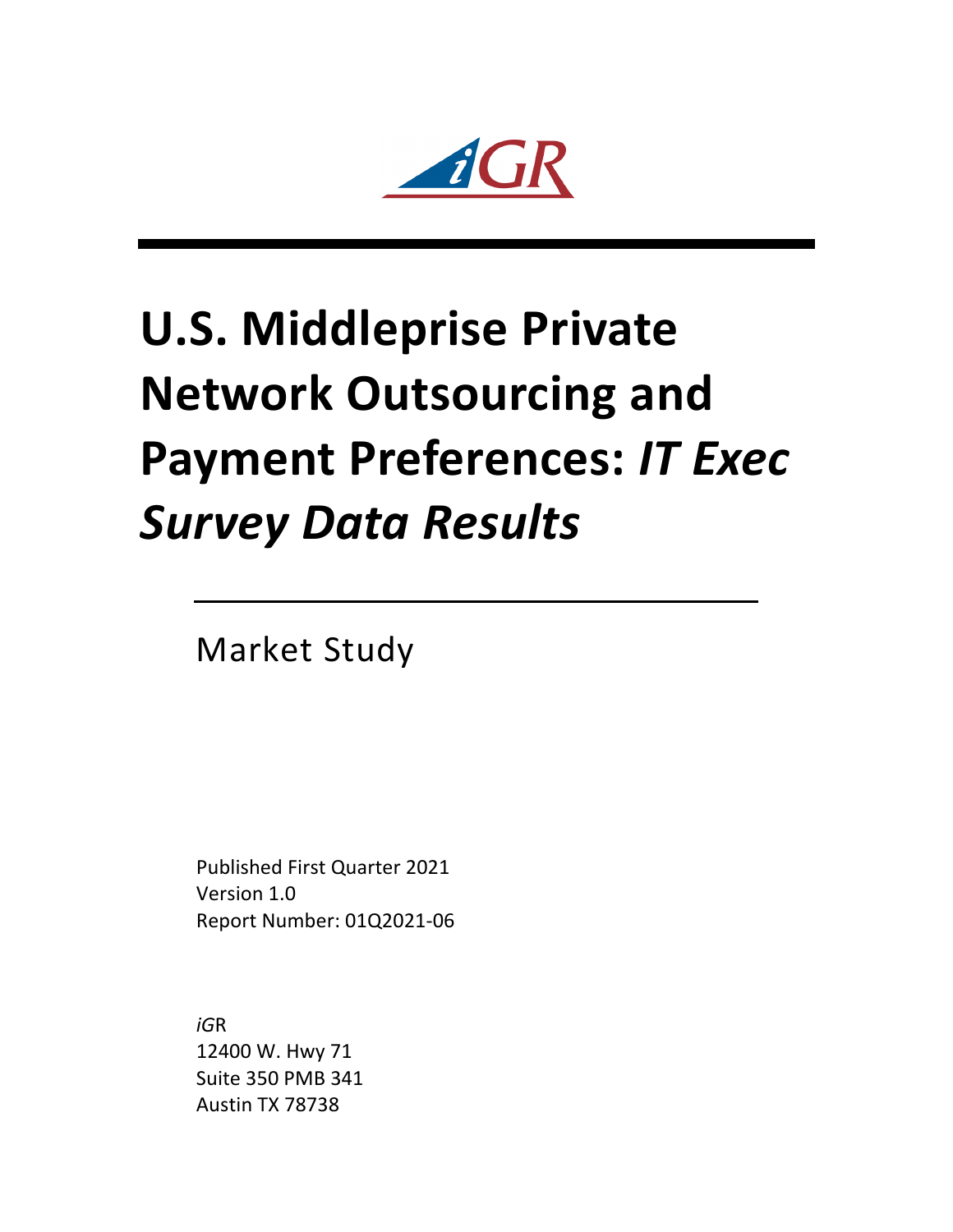## **Table of Contents**

| Figure C: How to Pay for Installation and Operation of a Private Network5  |  |
|----------------------------------------------------------------------------|--|
|                                                                            |  |
|                                                                            |  |
|                                                                            |  |
|                                                                            |  |
|                                                                            |  |
|                                                                            |  |
|                                                                            |  |
| Middleprise Plans for the Management of 5G Private Networks 11             |  |
|                                                                            |  |
|                                                                            |  |
|                                                                            |  |
|                                                                            |  |
|                                                                            |  |
|                                                                            |  |
|                                                                            |  |
|                                                                            |  |
|                                                                            |  |
| Table 5: How to Pay for Installation and Operation of a Private Network 16 |  |
| Figure 6: How to Pay for Installation and Operation of a Private Network17 |  |
|                                                                            |  |
|                                                                            |  |
|                                                                            |  |
|                                                                            |  |
|                                                                            |  |
|                                                                            |  |
|                                                                            |  |
|                                                                            |  |
|                                                                            |  |
|                                                                            |  |
|                                                                            |  |
|                                                                            |  |

 $\boldsymbol{d}$ (  $\mathbf{R}$ Quoting information from an *iG*illottResearch publication: external — any *iGillottResearch* information that is to be used in press releases, sales presentations, marketing materials, advertising, or promotional materials requires prior written approval from *iGillottResearch. <i>iGillottResearch* reserves the right to deny approval of external usage for any reason. Internal-quoting individual sentences and paragraphs for use in your company's internal communications activities does not require permission from *iG*illottResearch. The use of large portions or the reproduction of any *iGillottResearch document* in its entirety does require prior written approval and may have some financial

implications.

Copyright © 2021 *iGillottResearch, Inc. Reproduction* is forbidden unless authorized. FOR INFORMATION PLEASE CONTACT IAIN GILLOTT (512) 263-5682

**1**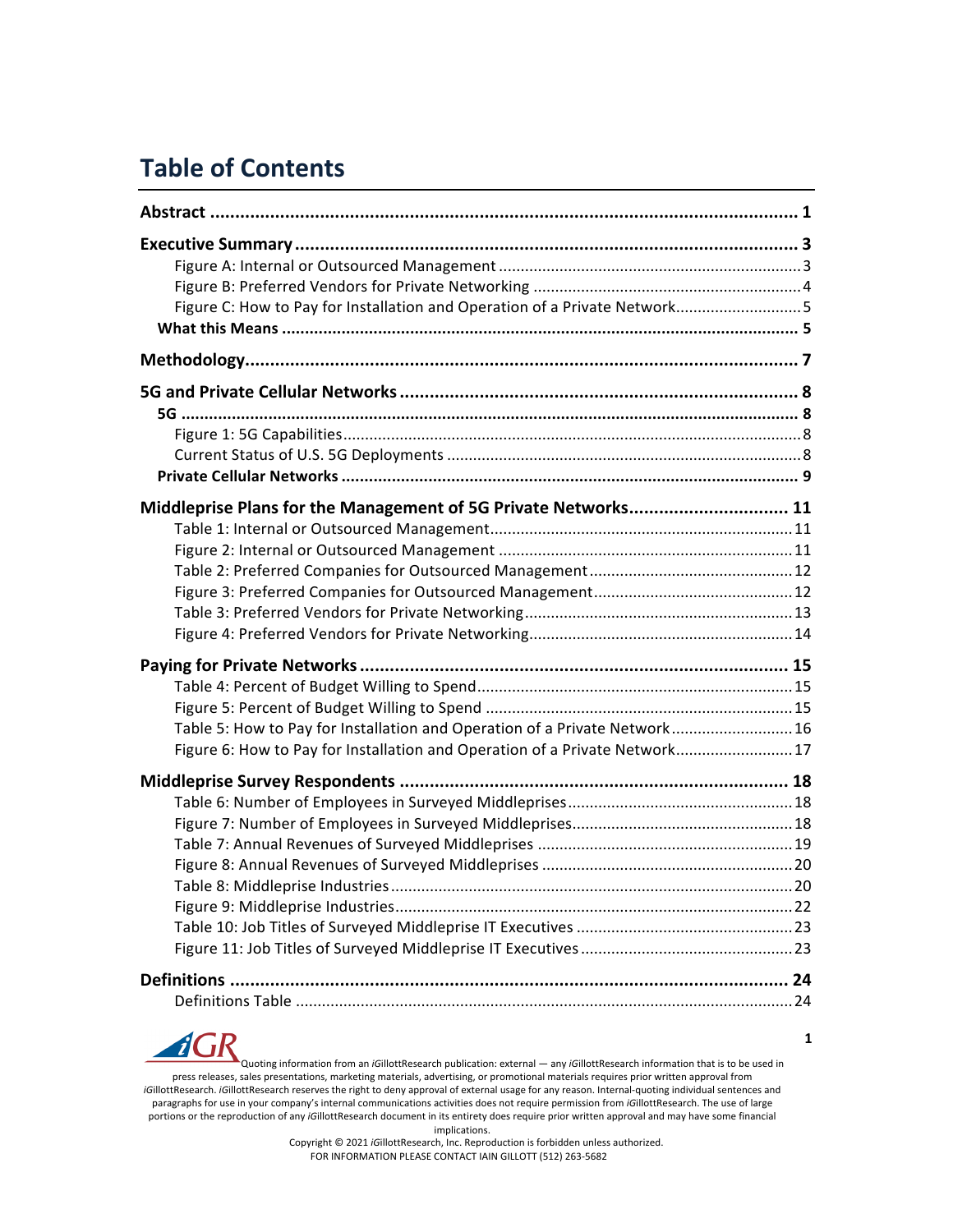

Quoting information from an *iG*illottResearch publication: external — any *iGillottResearch information that is to be used in* press releases, sales presentations, marketing materials, advertising, or promotional materials requires prior written approval from *iGillottResearch. <i>iGillottResearch* reserves the right to deny approval of external usage for any reason. Internal-quoting individual sentences and paragraphs for use in your company's internal communications activities does not require permission from *iGillottResearch*. The use of large portions or the reproduction of any *iGillottResearch document* in its entirety does require prior written approval and may have some financial

implications.

Copyright © 2021 *iG*illottResearch, Inc. Reproduction is forbidden unless authorized. FOR INFORMATION PLEASE CONTACT IAIN GILLOTT (512) 263-5682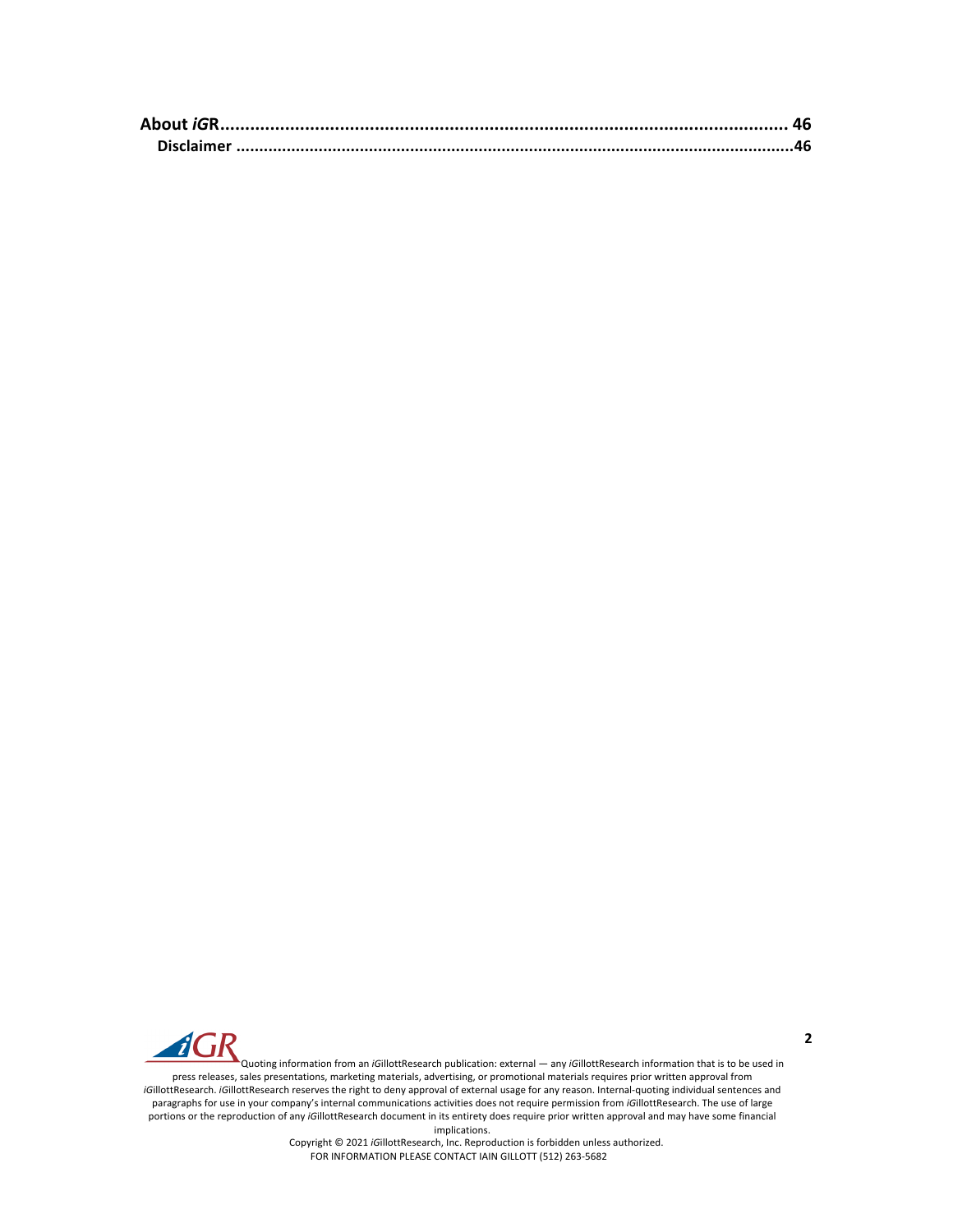## **Abstract**

*iGR* defines middleprises as companies with between 500 and 2,000 employees. This study focuses on these middleprises' plans and preferences for implementing private networks, including their interest in outsourcing, their preferred vendors and their preferred methods to pay for installation and operation. 

Data presented is based on *iGR's* December 2020 survey of U.S. IT executives and managers in middleprises across multiple vertical industries.

Additional data regarding U.S. middleprises' awareness and understanding of private cellular networks and the perceived reasons to deploy a private cellular network can be found in *iG*R's **Private Cellular Networks for Middleprises: IT Exec Survey Data Results** market study that was published in the first quarter of 2021.

Additional data regarding the U.S. middleprises' planned 5G networks, including the planned use cases, and the perceived bandwidth and latency needs, can be found in *iGR's* 5G Plans of U.S. Middleprises: *IT Exec Survey Data Results* market study that was also published in the first quarter of 2021.

Key questions addressed in this study:

- Do U.S. middleprises expect that their future private 5G networks will be managed by their companies' IT department or will be outsourced?
- With which types of companies are U.S. middleprises comfortable outsourcing the management of their private 5G networks?
- Which companies would U.S. middleprises most prefer to work with to implement new private network capabilities?
- Approximately what percent of U.S. middleprises' annual IT budget would IT executives be willing to spend to implement a private network?
- How would U.S. middleprise IT executives prefer to pay for the private network?

This market study is recommended for:

Enterprise private network vendors and solution providers



Quoting information from an *iG*illottResearch publication: external — any *iGillottResearch* information that is to be used in press releases, sales presentations, marketing materials, advertising, or promotional materials requires prior written approval from *iGillottResearch. <i>iGillottResearch* reserves the right to deny approval of external usage for any reason. Internal-quoting individual sentences and paragraphs for use in your company's internal communications activities does not require permission from *iGillottResearch*. The use of large portions or the reproduction of any *iGillottResearch document* in its entirety does require prior written approval and may have some financial

implications.